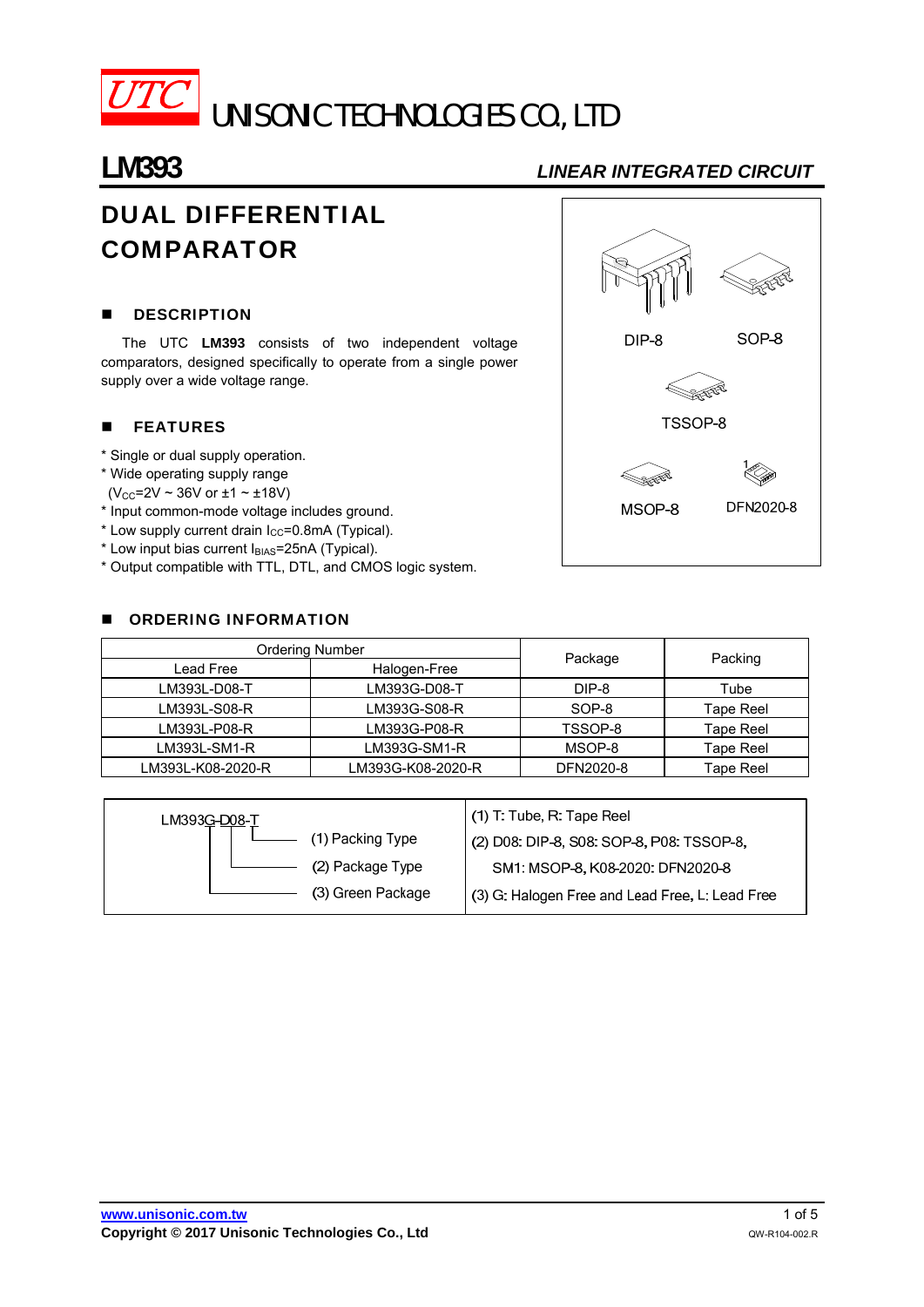### MARKING



### **PIN DESCRIPTION**



#### DIP-8 / SOP-8 / MSOP-8 / TSSOP-8 DFN2020-8

### **BLOCK DIAGRAM**



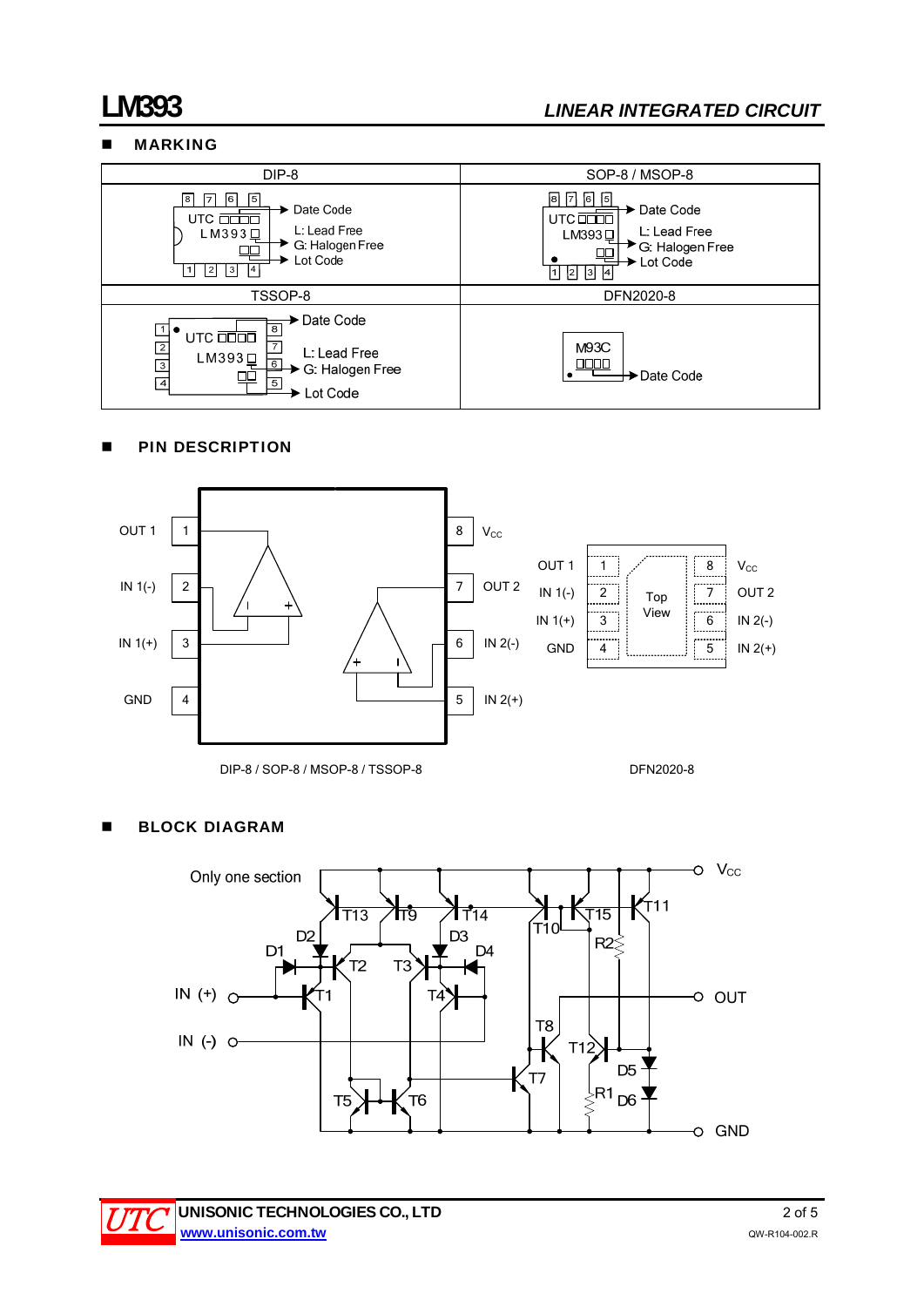#### ABSOLUTE MAXIMUM RATINGS

| <b>PARAMETER</b>                   |                  | <b>SYMBOL</b>             | <b>RATINGS</b>  | <b>UNIT</b> |
|------------------------------------|------------------|---------------------------|-----------------|-------------|
| Supply Voltage                     |                  | $V_{\rm CC}$              | $±18$ or 36     | V           |
| Differential Input Voltage         |                  | $V_{I(DIFF)}$             | ±36             |             |
| Input Voltage                      |                  | <b>V<sub>IN</sub></b>     | $-0.3 - +36$    |             |
| Power Dissipation                  | DIP-8            |                           | 600             | mW          |
|                                    | SOP-8            | $P_D$                     | 420             | mW          |
|                                    | TSSOP-8          |                           | 350             | mW          |
|                                    | MSOP-8           |                           | 300             | mW          |
|                                    | <b>DFN2020-8</b> |                           | 830             | mW          |
| <b>Operating Temperature Range</b> |                  | T <sub>OPR</sub>          | $-20 - 85$      | °C          |
| Storage Temperature Range          |                  | $\mathsf{T}_{\text{STG}}$ | $-65 \sim +150$ | °C          |

Note: Absolute maximum ratings are those values beyond which the device could be permanently damaged. Absolute maximum ratings are stress ratings only and functional device operation is not implied.

#### **ELECTRICAL CHARACTERISTICS**

( $V_{CC}$ =5.0V, T<sub>A</sub>=25°C, All voltage referenced to GND unless otherwise specified)

| <b>PARAMETER</b>                 | <b>SYMBOL</b>        | <b>TEST CONDITIONS</b>                                                                   | <b>MIN</b>   | TYP      | <b>MAX</b> | <b>UNIT</b>   |        |
|----------------------------------|----------------------|------------------------------------------------------------------------------------------|--------------|----------|------------|---------------|--------|
| Input Offset Voltage             | $V_{I(OFF)}$         | $V_{CM}$ =0V to $V_{CC}$ -1.5V<br>$VO(P)=1.4V, RS=0\Omega$                               |              |          | 1.0        | 5.0           | mV     |
| <b>Output Saturation Voltage</b> | $V_{\text{SAT}}$     | $V_I(-) > 1V$ , $V_I(+) = 0V$ , $I_{SINK} = 4mA$                                         |              |          | 160        | 400           | mV     |
| Input Common Mode Voltage        | $V_{I(CM)}$          | $V_{CC} = 30V$                                                                           |              | $\Omega$ |            | $V_{CC}$ -1.5 | $\vee$ |
| Large Signal Voltage Gain        | $G_V$                | $V_{CC}$ =15V, R <sub>L</sub> $\geq$ 15K $\Omega$                                        |              | 50       | 200        |               | V/mV   |
| Power Supply Current             | $I_{\rm CC}$         | $R_L = \infty$ , $V_{CC} = 30V$                                                          |              |          | 0.8        | 2.5           | mA     |
|                                  |                      | $R_1 = \infty$                                                                           |              |          | 0.6        | 1.0           | mA     |
| Input Offset Current             | I <sub>I(OFF)</sub>  |                                                                                          |              |          | 5          | 50            | nA     |
| Input Bias Current               | I <sub>I(BIAS)</sub> |                                                                                          |              |          | 65         | 250           | nA     |
| <b>Output Sink Current</b>       | $I_{O(SINK)}$        | $V_1(-) > 1V$ , $V_1(+)=0V$ , $V_0(p) < 1.5V$                                            |              | 6        | 18         |               | mA     |
| Output Leakage Current           | $I_{O(LEAK)}$        | $V_1(+)=1V$ , $V_1(-)=0$                                                                 | $Vo(p) = 5V$ |          | 0.1        |               | nA     |
|                                  |                      |                                                                                          | $Vo(p)=30V$  |          |            | 1.0           | μA     |
| Large Signal Response Time       | t <sub>R</sub>       | $V_{IN}$ =TTL logic wing<br>$V_{REF}$ =1.4V, $V_{RL}$ =5V, R <sub>L</sub> =5.1k $\Omega$ |              |          | 350        |               | ns     |
| Response Time                    | t <sub>R</sub>       | $V_{RL}$ =5V, R <sub>L</sub> =5.1k $\Omega$                                              |              |          | 1400       |               | ns     |

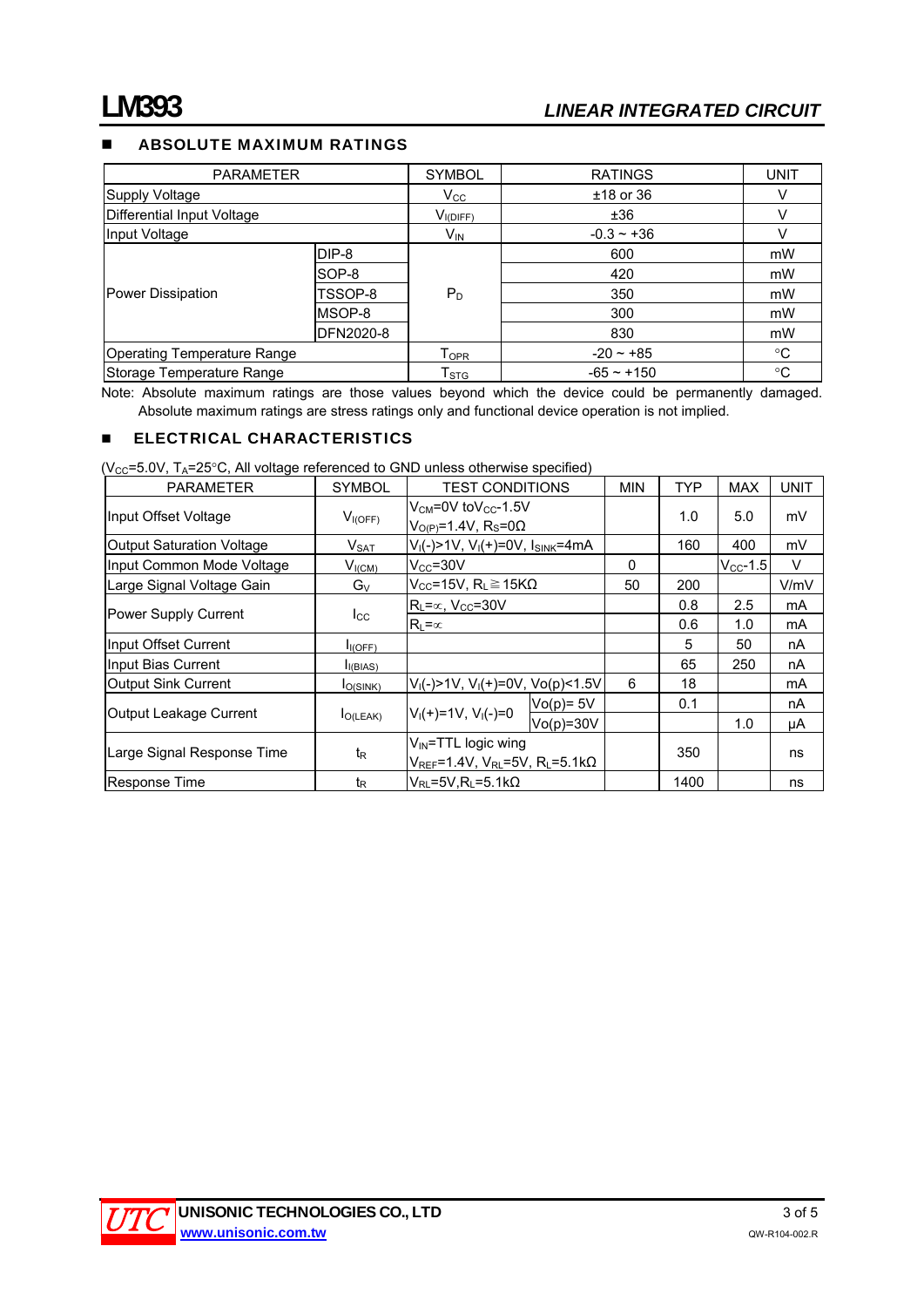### TYPICAL CHARACTERISTICS







Reponse Time for Various Input Overdrive Positive Transition





Reponse Time for Various Input Overdrive Negative Transition